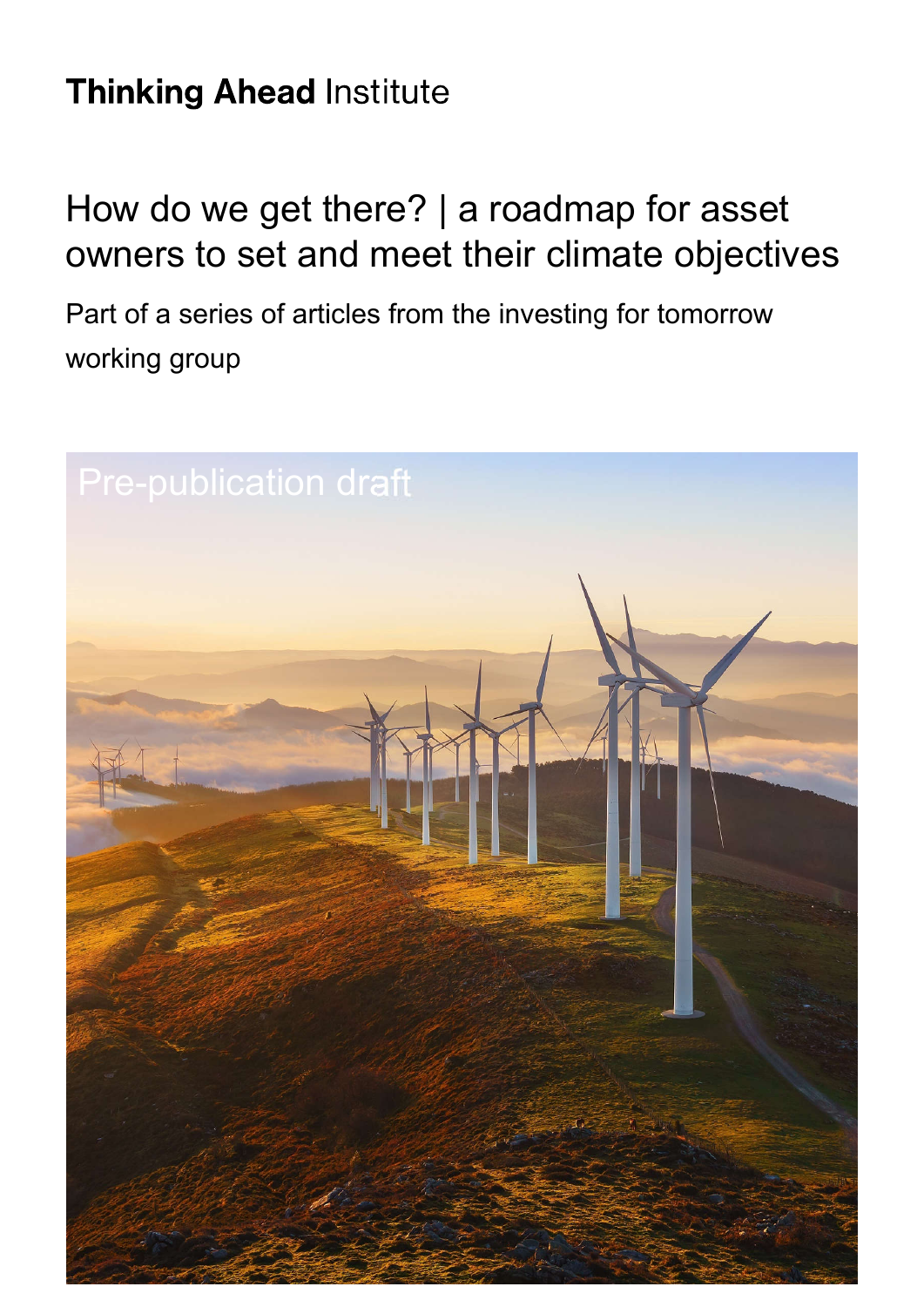## **Investing for tomorrow working group**

This document has been written by members of the Thinking Ahead Group 2.0 (Tim Hodgson and Jess Gao) following the research and discussion conducted by the Thinking Ahead Institute's investing for tomorrow (IFT) working group. The authors are very grateful to the members of the working group for their input and guidance but stress that the authors alone are responsible for any errors of omission or commission in this paper.

The key objective of this working group is to produce research outputs that can usefully guide investors to establish and set a pathway to achieve their climate ambitions. Beyond this, we hope the outputs help them to become a driving force in transforming the global economy to be compatible with the 1.5C climate target.

The members of this working group are as follows:

- **Jyoti Baneriee (North Star Transition)**
- **Adrian Benedict (Fidelity International)**
- Kate Bromley (QIC)
- James Burgess (BTPS)
- **Tracy Burton (Coronation)**
- **Jeff Chee (Willis Towers Watson)**
- Helen Christie (Univest)
- **Tom Cullen (S&P Dow Jones Indices)**
- Ed Evers (Ninety One)
- Charlotte Gibson (Ninety One)
- Philip Greenheld (QSuper)
- Arthur Grigoryants (RWC)
- **James Harris (CQSM)**
- **Michael Jabs (Kraft Heinz Pension)**
- Liisa Juntunen (QMA)
- Matt Lanstone (Capital Group)
- **Ben Leale-green (S&P Dow Jones Indices)**
- Alison Loat (OPTrust)
- **Tom Lyons (Allspring Global Investments)**
- **EXAMEL EXAM** Investors)
- Beccy Mitchell (Exeter University)
- **David Nelson (Willis Towers Watson)**
- **Herschel Pant (AXA IM)**
- **Jeroen Rijk (PGB Pensioendiensten)**
- Matt Scott (Willis Towers Watson)
- Elena Shatrova (Santander AM)
- **Leo Taglieri (Barclays Pension)**
- Jodie Tapscott (AllianceBernstein)
- Lucy Thomas (NSW Treasury Corporation)
- **Adrian Trollor (NSW Treasury Corporation)**
- Nacho Valiñani (Pensions Caixa 30)
- Jaco van der Walt (RBC Global Asset Management)
- **Sarah Wilson (Nuveen)**
- Debra Woida (Willis Towers Watson)
- Christine Young (Polen Capital)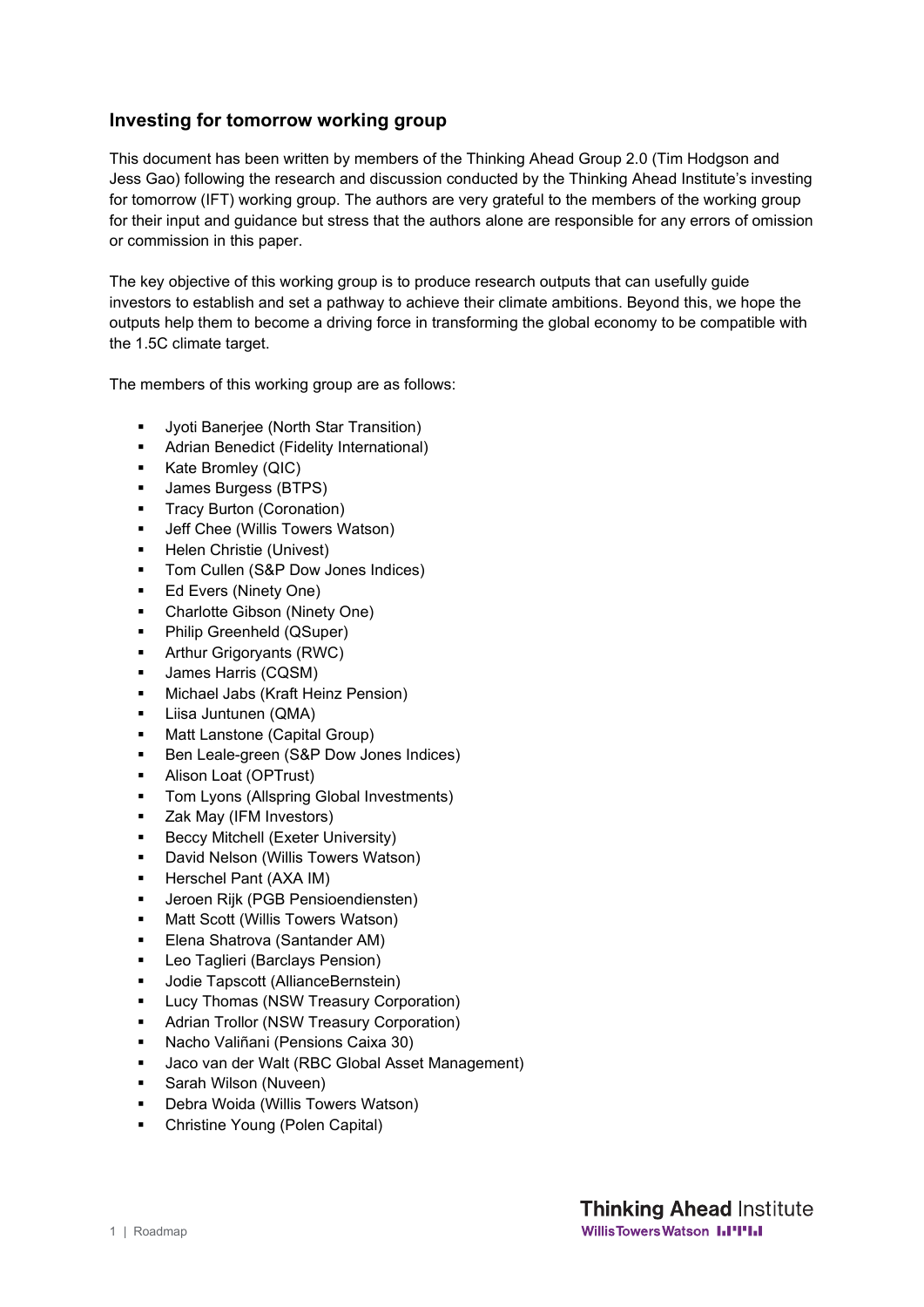### **In short…**

Even though many investment organisations have already made a net-zero commitment, it is our belief that the implications of those commitments are not yet fully understood, and the accompanying actions have not yet all been discovered. This paper sets out the thinking behind and the structure of a sixstep action plan. This plan was created by the investing for tomorrow working group to help asset owners navigate the future complexities that climate change will bring to investment.

The aim is to be as practical as possible. The working group were guided by the ethos "we do what we can with what we've got". This ethos will carry forward into future papers in this series which will unpack the steps in the roadmap in more detail.

## **The current context | net-zero momentum**

In 2020, the world saw a drop in global emissions as a large proportion of countries went into a synchronised lockdown. We all saw the before-and-after photos of air pollution and clear skies. And we have seen both emissions and pollution bounce back as economies re-opened. Somewhat surprisingly, given the appropriate prioritisation of health, the momentum behind corporates and the investment industry addressing climate change did not appear to slow.

Climate change is a systemic issue. It is already affecting, and will increasingly affect, every aspect of our political, social and economic system. We therefore refer to it as a systemic 'issue' and not as a 'systemic risk', on the basis that risks may or may not happen. Climate change therefore requires us in the financial system to consider how we will achieve our return on capital goals in the light of the physical, transition and liability developments waiting for us in the near (and distant) future.

It should not be a surprise, therefore, that climate commitments among leading investors have become almost ubiquitous. First there was the UN-sponsored Net-Zero Asset Owner Alliance which, at the time of writing, had 58 asset owner members responsible for \$9.3 trillion of assets on behalf of beneficiaries<sup>1</sup>. Then came the Net Zero Asset Managers Initiative (128 signatories, \$43 trillion<sup>2</sup>), and the Net Zero Investment Consultants Initiative (12, \$10 trillion<sup>3</sup>). Beyond the institutional investment sphere there are net-zero groups for banks and insurers, and there are further groups without 'netzero' in their title such as the Paris Aligned Investment Initiative.

The key question at this stage is whether the net-zero commitment refers to the portfolio or to the underlying economy. This question will reappear through this series of papers as the working group (like the organisations listed above) sought to be as inclusive as possible, while also pursuing the more difficult question of (influencing) the decarbonising of the real economy.

# **The working group context | initial beliefs**

The investing for tomorrow working group is the largest working group the Thinking Ahead Institute has run to-date, suggesting that climate change is a material and current issue for the asset owner and

<sup>1</sup> https://www.unepfi.org/net-zero-alliance/ as of October 2021

<sup>2</sup> https://www.netzeroassetmanagers.org/ as of October 2021

<sup>3</sup> https://www.unpri.org/climate-change/leading-investment-consultants-form-global-initiative-to-push-for-net-zero/8549.article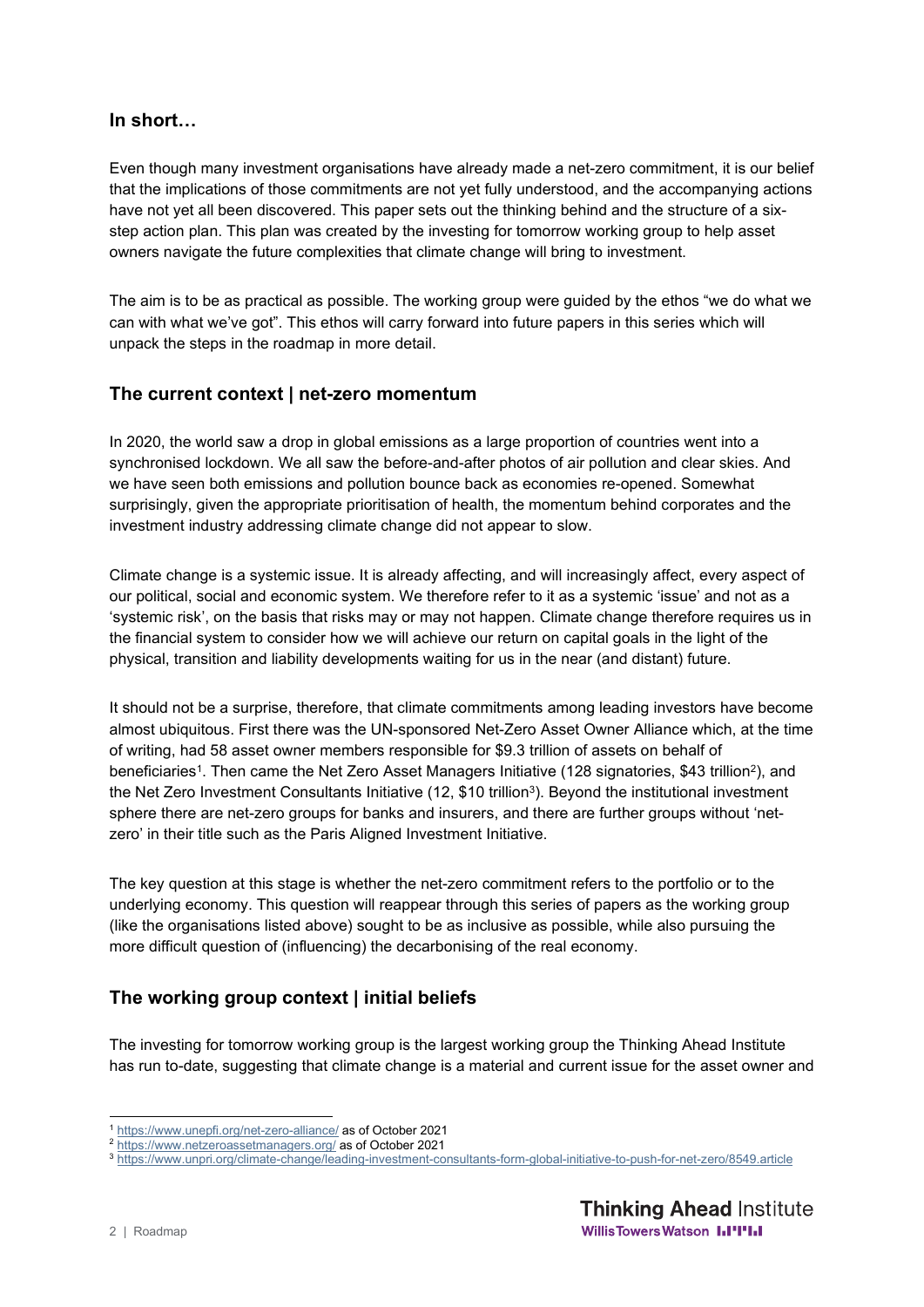asset manager members. We started by polling the working group members on their beliefs. The discussion of the results helped to set the tone and direction for the subsequent work.

The beliefs we tested are shown in the table below. The working group members were asked to choose which of five possible responses best matched their opinion:

- 1. I completely believe this (95% likely to be true)
- 2. I strongly believe this (75%)
- 3. I believe this (55%)
- 4. I do not believe this (30%)
- 5. I reject this (5% likely to be true)

We suggest that six of the seven beliefs say something meaningful about our likely future. The working group believe that current portfolios are too anchored on past returns, particularly as they expect lower-than-average returns on financial capital and higher-than-average (financial) returns on natural capital over the next 20 years. Further, they believe the investment industry is not ready for how turbulent the transition will be as the world transitions to zero-carbon energy and towards a circular economy.

| <b>Belief</b>                                                                                                                          | <b>Weighted strength</b><br>of belief (%)* |
|----------------------------------------------------------------------------------------------------------------------------------------|--------------------------------------------|
| 1. The world will transition to zero-carbon energy by 2050                                                                             | 64.3                                       |
| 2. The return on financial capital over the next 20 years will be lower than its<br>historical average                                 | 61.0                                       |
| 3. The (financial) return on natural capital over the next 20 years will be higher<br>than its historical average                      | 66.9                                       |
| 4. Current institutional investment portfolios are too anchored on past returns                                                        | 68.7                                       |
| The economy of 2040 will be surprisingly circular<br>5.                                                                                | 56.3                                       |
| 6. A circular economy is less (financially) capital-intensive, reducing the size<br>of the opportunity set for the investment industry | 41.1                                       |
| 7. The investment industry is not ready for how turbulent the transition will be                                                       | 66.9                                       |

Source: Thinking Ahead Institute polling March 2021, 29 responses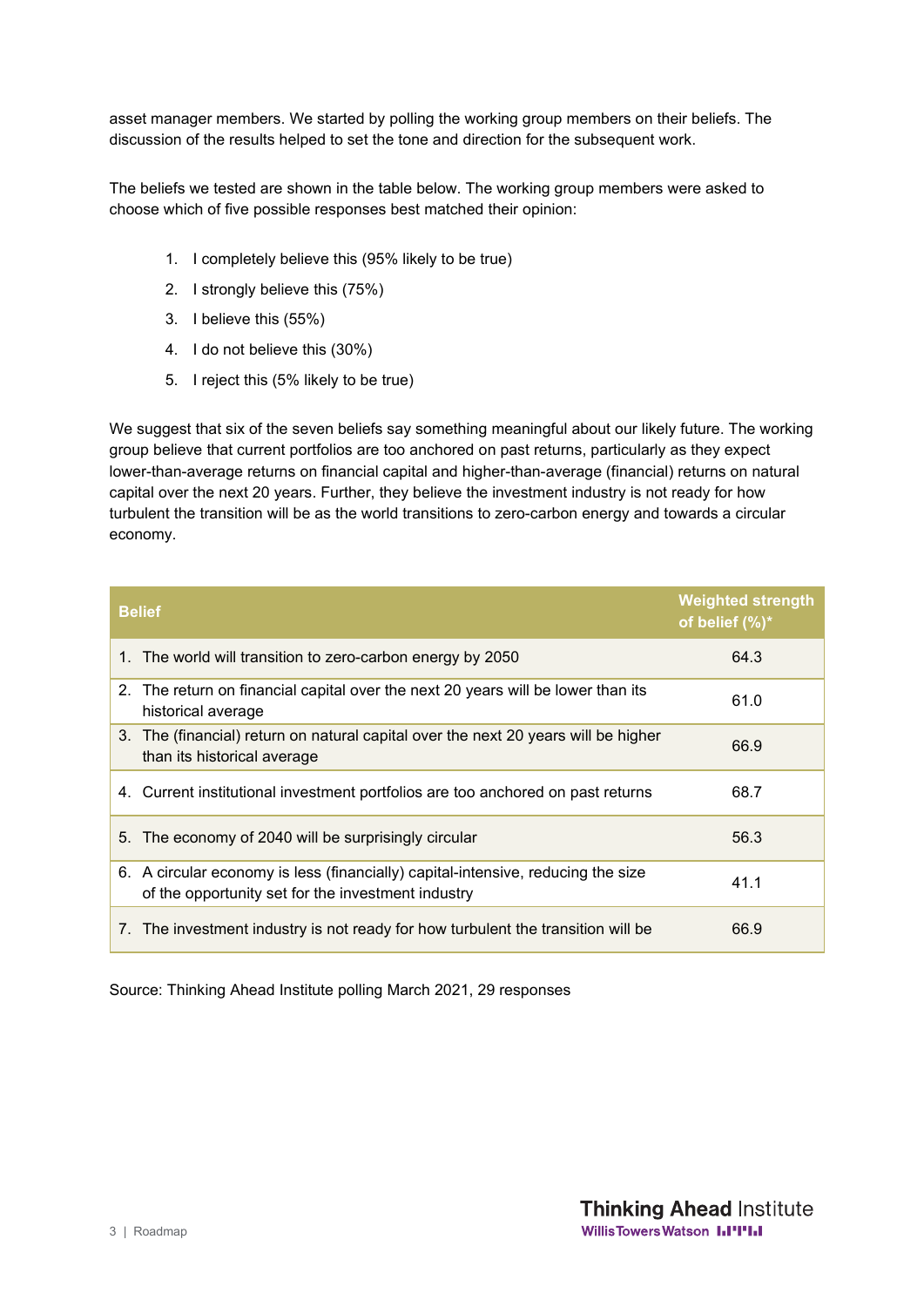## **The working group's views on current and future context**

In further polling, the working group suggested we would have already observed more transformational change in the investment industry if the scale and urgency of the climate problem were properly understood [+0.81], and if better solutions were available [+0.8]. One such solution is more active ownership, with the working group suggesting that current engagement resources should be tripled<sup>2</sup>.

When looking to the future, the working group was more optimistic than not:

- Over the next five years, the investment industry will become more purposeful and be more multi-stakeholder orientated [+0.9]
- Fiduciary duty is likely to evolve differently in different jurisdictions as a result of regulator interventions and is likely to be defined less narrowly [+1.2]
- Asset owners [+0.8] and asset managers [+0.8] pledging to achieve net-zero will have a significant influence on investee companies
- More asset owners will move from climate-risk-focused to be climate-objective-aligned in the next five years [+1.0].

However, this is not to argue that the challenges ahead are not considerable. It is possible that we will see increased litigation from pension fund members (following McVeigh vs REST) in terms of how pension funds handle climate related risks [+0.7]. More fundamentally, net-zero commitments and managing against systemic climate change is entirely new. None of us have done anything like this before, and so we see problems associated with choosing targets, how to measure against them, and with data more generally; there are problems with weak beliefs, a lack of clear roadmap, and knowing where the constraints of fiduciary duty fall [see responses to following two questions].



<sup>1</sup> We asked a series of questions where the five possible responses ranged from 'strongly agree' through to 'neutral' and 'strongly disagree'. We scored the responses from +2 for 'strongly agree' to -2 for 'strongly disagree'. An aggregate score of +1.0 can then be interpreted as, on average, 100% of the respondents chose 'agree'. For this question, the aggregate score was +0.8 and can be loosely interpreted as '80% agreement'. Unless otherwise noted, these questions received 28 responses.  $2$  27 responses; none for 'same resources as present', 8 for 2x, 12 for 3x, 4 for 4x and 3 for 5x current resources.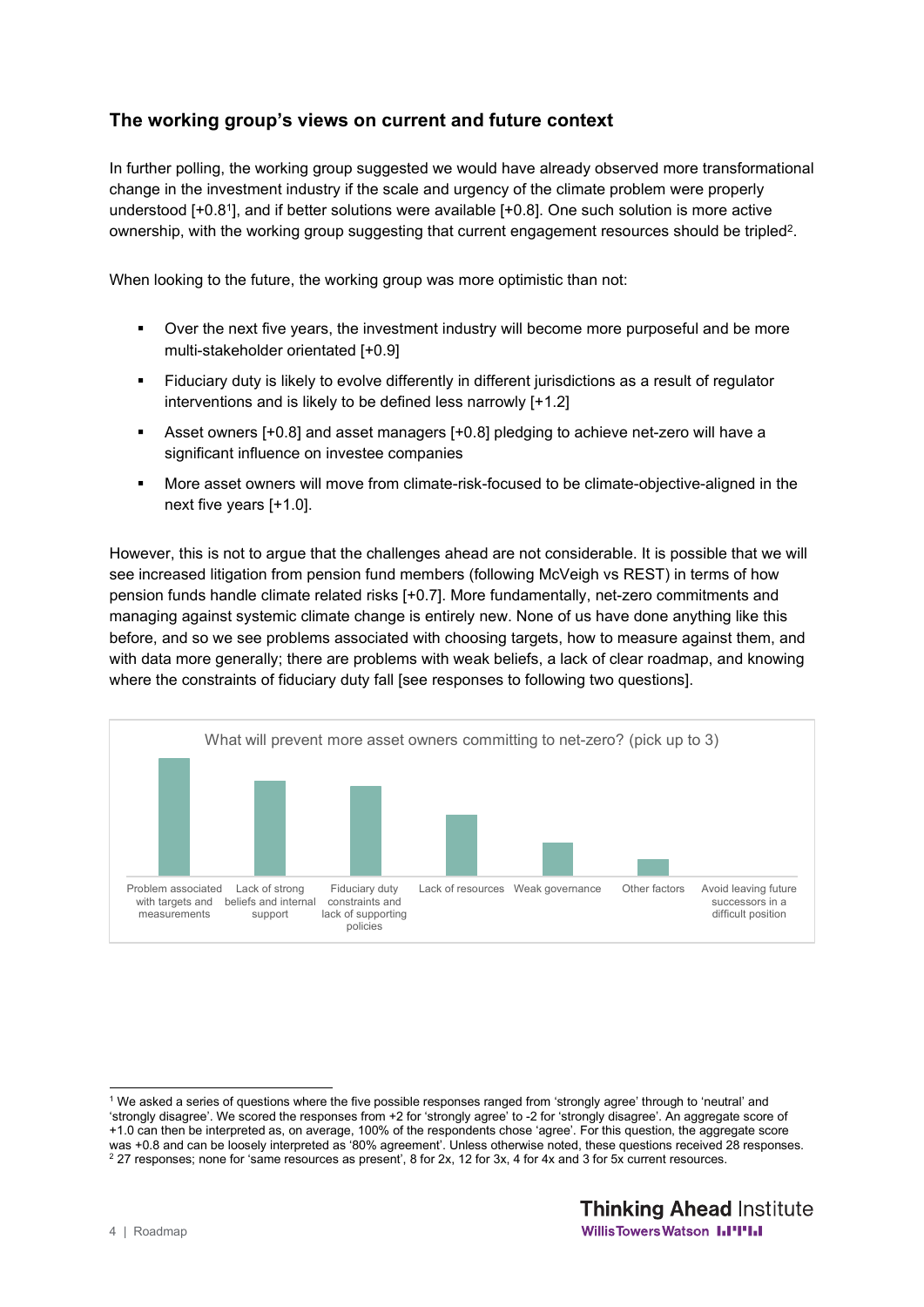

## **So, where do we want to get to?**

The investing for tomorrow working group inherited the prior output of two Institute working groups that ran through 2020 (+1.5C and Duty of ownership) – and some members even served on the previous working groups. Consequently, there was an existing foundation to build on – essentially the belief that limiting warming to no more than +1.5C was the correct, albeit very difficult, goal, and that owning assets carries a duty of stewardship as well as various rights. It quickly follows that the members of the IFT working group were self-selected, and highly motivated to explore what the investment industry could do to make a difference.

What does 'make a difference' mean? We need to distinguish between those areas where we have control and those where we only have influence. Institutional investors have complete control over the composition of their portfolios and so, theoretically, can completely decarbonise whenever they choose. As a forced and unrealistic example, they could hold 100% in cash if willing to risk failing to meet their return goal. This line of argument encompasses the 'divest vs engage' argument but, more importantly, gets us to the question "does a decarbonised portfolio help, if the underlying economy hasn't decarbonised?". The answer we get to is "no" – a decarbonised portfolio still carries significant financial risk if the underlying economy is still producing emissions. The IFT working group therefore set itself the goal of exploring what investment organisations can do to have real world impact. In other words, we want to change the climate trajectory (which is currently projected to far exceed 1.5C of warming) and get to a net-zero economy.

When it comes to the emissions produced by investee companies, the 2020 working groups had established that institutional investors are generally constrained to being influencers. In contrast, the managements of the investee companies can have direct impact on emissions. It follows that we should seek to have as much influence as we can. This, in turn, led to a framing of the high-level activities necessary to change the climate trajectory: stop, substitute and siphon.

**Stop**: means shutting down financially-productive but emitting assets before their natural end of life, implying a loss in capital value. This is necessary to change the climate trajectory but highly problematic for investors under a fiduciary duty. The working group judged the investment industry to be too intrinsically conflicted (ie unwilling or unable to shut down productive assets) to generate transformational change [+0.9]. Either this activity will require legislation, or we will need to come up with better ideas here as the working group progresses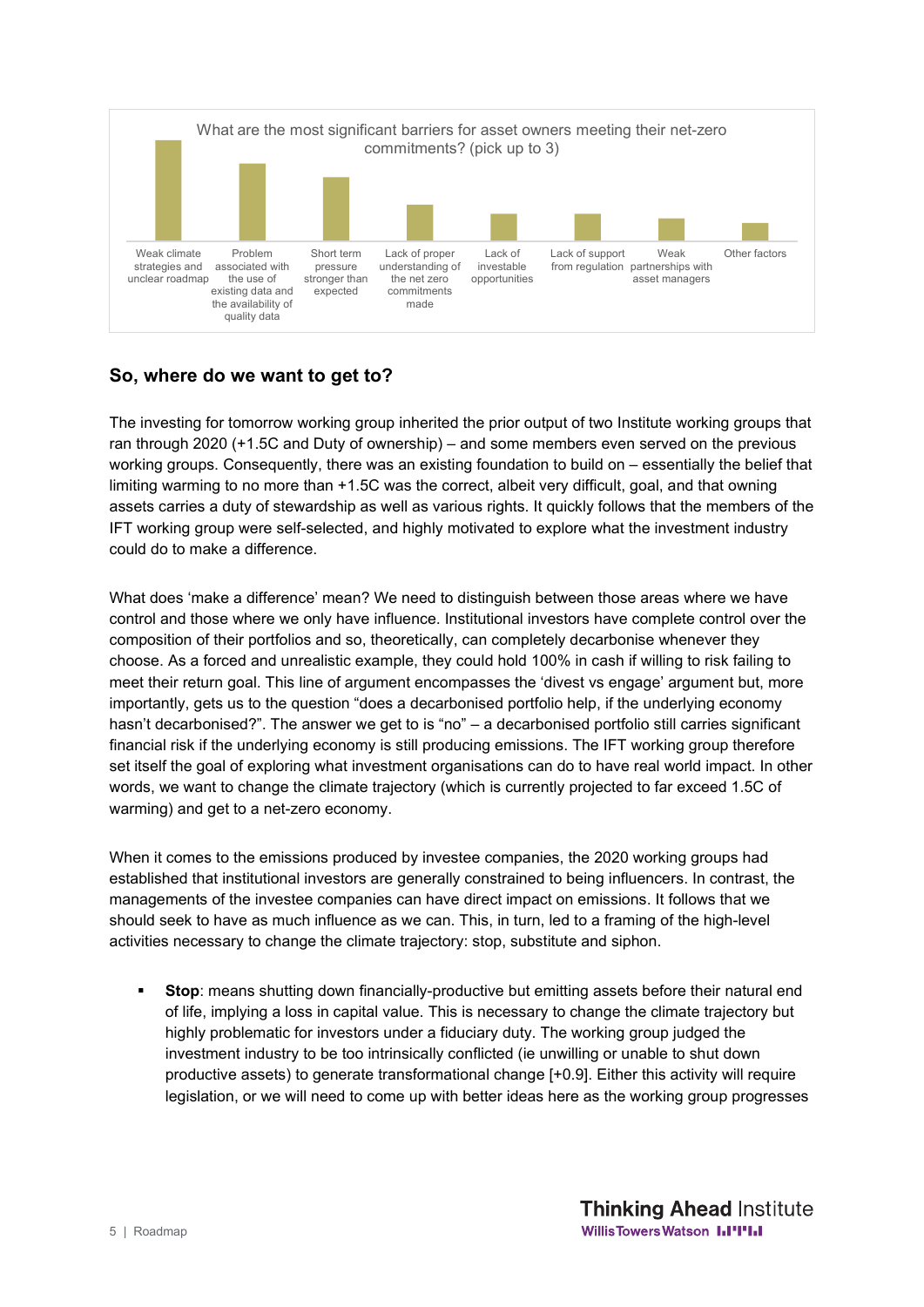- **Substitute**: means investing in assets / business models (new or scaled-up) that substitute for the emitting activities that must stop. Examples of substitutes include renewable electricity and batteries instead of fossil fuels, building with wood rather than concrete and steel, natural shading and ventilation instead of air conditioning etc
- **Siphon**: means investing in negative emissions technologies now if we wish to see impact at scale in 20 years' time. These negative emissions technologies (NETs) can be nature-based solutions as well as new technologies such as carbon capture. One point worth noting is the substantial difference in future pathways between using NETs to justify the continued burning of fossil fuels, and a future where the economy is carbon-emissions-free and NETs are used to offset natural emissions from wildfires and melting permafrost.

# **The roadmap**

Given the above context and thoughts, the IFT working group settled on a single question to guide the work: what is the framework for asset owners to establish and execute a pathway to achieve their climate ambitions? Despite the working group comprising asset owners and asset managers it was quickly agreed that the appropriate framing was to pursue this work from the perspective of an asset owner. Within this high-level framing, the working group would attempt to achieve three objectives:

- 1. Define the beliefs and principles to support various levels of climate ambition
- 2. Outline the investment activities and actions asset owners and asset managers could take to achieve stopping emissions, substituting for the stopped activities and removing emissions from the air, and
- 3. Define the reporting and communications frameworks needed to support the ambitions.

To avoid reinventing the wheel, we took the Institutional Investors Group on Climate Change (IIGCC) net-zero investment framework<sup>1</sup> as a starting point and designed a six-step process to implement it, as shown in the figure below. Step one in the action plan is to refresh the organisation's identity, and this starts with purpose and vision. A net-zero commitment effectively binds the organisation for a number of decades and so this should be consistent with the existing, or refreshed, organisational purpose and vision. That said, this step was actually left out of the scope for the working group. The Thinking Ahead Institute has done extensive prior research on purpose and culture in particular, and it was not felt necessary to revisit this work. For reference, please see box for the ten items in the Institute's organisational identity checklist.

<sup>1</sup> https://www.parisalignedinvestment.org/media/2021/03/PAII-Net-Zero-Investment-Framework\_Implementation-Guide.pdf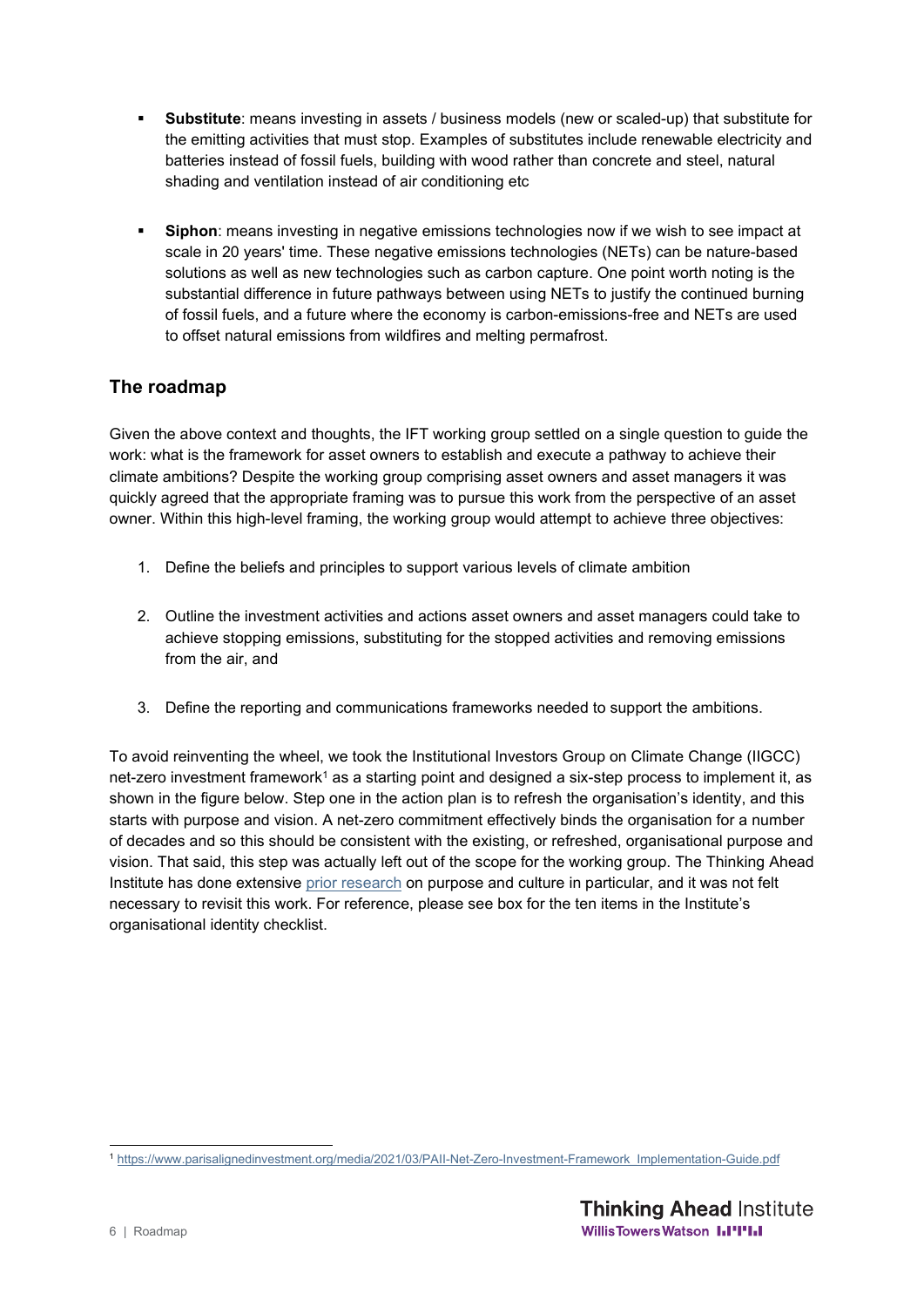#### Vision

- 1. Purpose and value | what central purpose(s) we serve and what we see as the value that our organisation exists to create
- 2. Mission and vision | why we exist, and what we want to be
- 3. Stakeholders | what is the domain, priorities and boundaries of our reach and influence?

#### **Culture**

- 1. Values | what we believe in and how we will likely behave as a result
- 2. Culture | how does our organisation actually think and behave, how does leadership behave?
- 3. Talent and governance | what are the principal human and social capital resources we depend on? Board, internal team, external partners.

#### Strategy

- 1. Investment beliefs | what do we believe about the investment landscape and our edge to inform our strategy?
- 2. Organisational beliefs | what do we believe about our organisational context (governance, stakeholders, mission, etc) to inform our strategy including our endowments as an organisation?
- 3. Strategy | what is our competitive game plan? Thinking ahead, employing our beliefs, reflecting uncertainty, our innovations and initiatives, addressing business-as-usual, building capabilities, creating value.

#### **History**

1. Legacy | what is the legacy of past leaders' words and deeds and prior lived experience of the organisation that carries through into the present in artefacts and identity? What our history means for the future.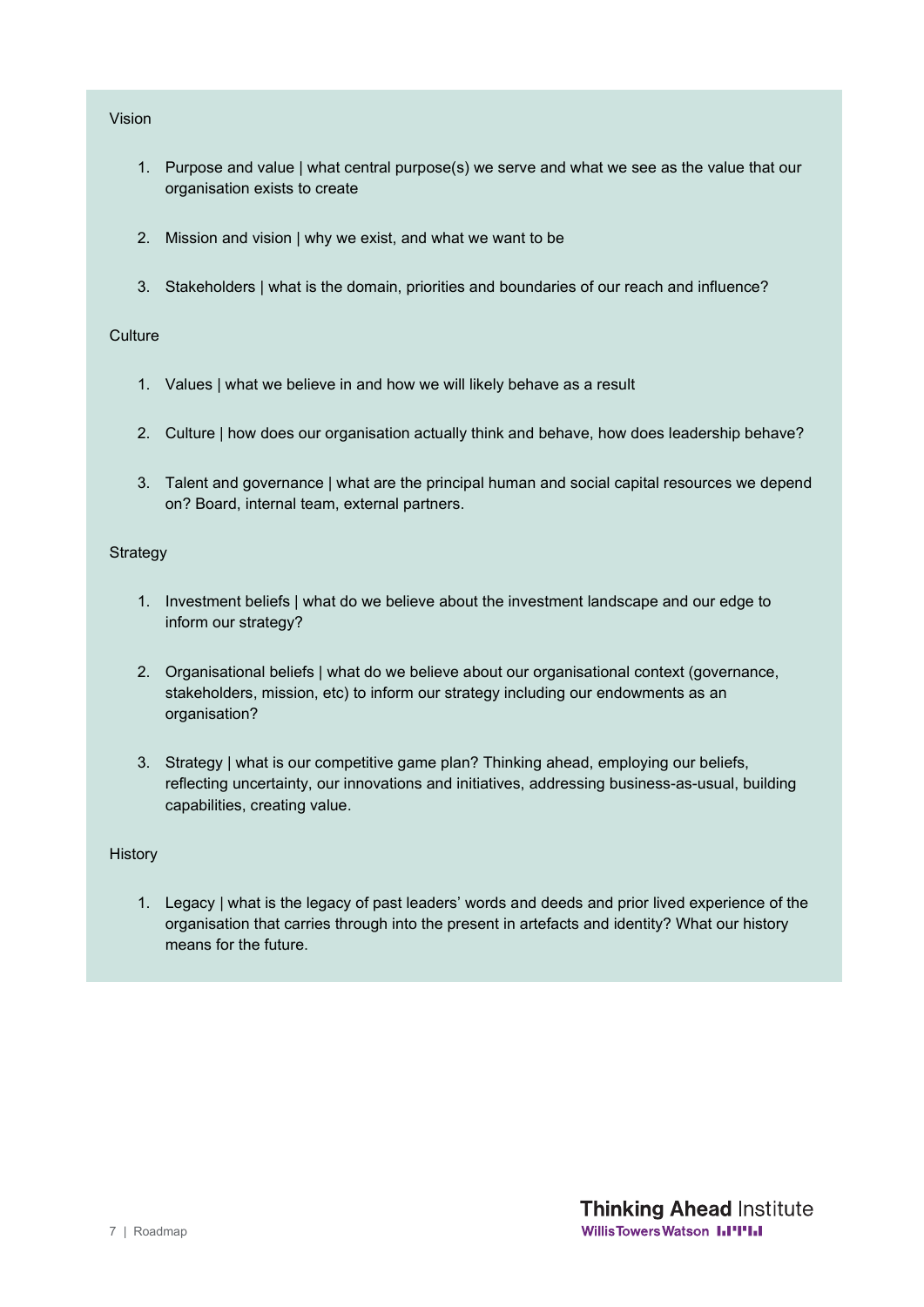TAI action plan and the IIGCC net zero investment framework

| <b>TAI action plan</b>                                                                                                                                                                                                                                                        | IIGCC net zero investment framework 1.0                                                                                           |  |
|-------------------------------------------------------------------------------------------------------------------------------------------------------------------------------------------------------------------------------------------------------------------------------|-----------------------------------------------------------------------------------------------------------------------------------|--|
| 1. Refresh organisation's identity                                                                                                                                                                                                                                            | 1. Governance and strategy                                                                                                        |  |
| - purpose, culture, strategy                                                                                                                                                                                                                                                  | - commit to net zero climate goal<br>- set beliefs, investment strategy and performance objectives<br>- in line with TCFD         |  |
| 2 Settle climate beliefs                                                                                                                                                                                                                                                      |                                                                                                                                   |  |
| - about the science.<br>- about the risks and opportunities<br>- about the system<br>- including 'what does net-zero mean to you?'<br>- including stance on just vs unjust transition (unjust is arguably<br>more compatible with current / narrow framing of fiduciary duty) | - publish action plan<br>2. Targets and objectives                                                                                |  |
| 3. Decide level of climate ambition<br>- from comply with regulation to net negative                                                                                                                                                                                          | - set medium term emissions reduction and climate solutions.<br>reference targets to inform SAA and monitor impact of<br>strategy |  |
| 4 Address internal resources                                                                                                                                                                                                                                                  | 3. Strategic asset allocation                                                                                                     |  |
| - governance, executive, investment team<br>- allocation, ownership, stakeholder management<br>- stop, substitute, siphon                                                                                                                                                     | - scenario analysis<br>- emissions and climate solutions metrics                                                                  |  |
| 5 Address external resources                                                                                                                                                                                                                                                  | 4. Asset class alignment                                                                                                          |  |
| - 3D mandate / net zero mandate<br>- strategic relationship                                                                                                                                                                                                                   | - assess assets and set targets<br>- implement                                                                                    |  |
| 6. Report against ambition                                                                                                                                                                                                                                                    | 5. Policy advocacy and market engagement                                                                                          |  |

It is our current intention to cover steps two and three, settling climate beliefs and deciding on the level of climate ambition, in the second paper of this series. In the third paper we intend to discuss how an asset owner might 'reshuffle' its internal resources to better pursue its desired level of climate ambition, and in the fourth, to consider external relationships with asset managers, in particular whether mandates should evolve. The fifth and final paper is planned to describe issues around data, reporting and communication. As shown in the diagram, an arrow then leads us back up to step one.

As this is new territory for all of us, we expect this to be an iterative process as we learn more and adapt.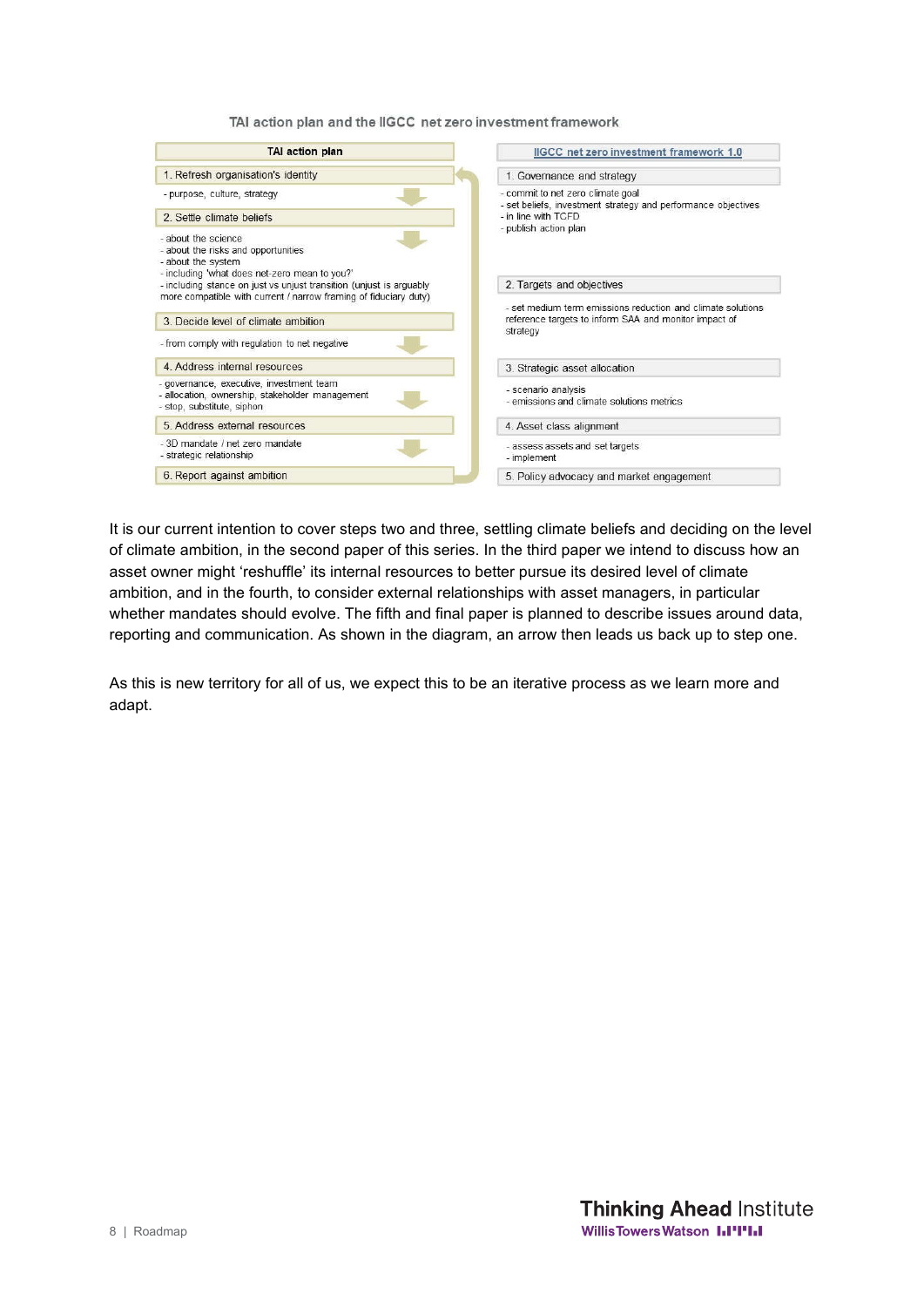# **Limitations of reliance**

Limitations of reliance – Thinking Ahead Group 2.0

This document has been written by members of the Thinking Ahead Group 2.0. Their role is to identify and develop new investment thinking and opportunities not naturally covered under mainstream research. They seek to encourage new ways of seeing the investment environment in ways that add value to our clients.

The contents of individual documents are therefore more likely to be the opinions of the respective authors rather than representing the formal view of the firm.

Limitations of reliance – Willis Towers Watson

Willis Towers Watson has prepared this material for general information purposes only and it should not be considered a substitute for specific professional advice. In particular, its contents are not intended by Willis Towers Watson to be construed as the provision of investment, legal, accounting, tax or other professional advice or recommendations of any kind, or to form the basis of any decision to do or to refrain from doing anything. As such, this material should not be relied upon for investment or other financial decisions and no such decisions should be taken on the basis of its contents without seeking specific advice.

This material is based on information available to Willis Towers Watson at the date of this material and takes no account of subsequent developments after that date. In preparing this material we have relied upon data supplied to us by third parties. Whilst reasonable care has been taken to gauge the reliability of this data, we provide no guarantee as to the accuracy or completeness of this data and Willis Towers Watson and its affiliates and their respective directors, officers and employees accept no responsibility and will not be liable for any errors or misrepresentations in the data made by any third party.

This material may not be reproduced or distributed to any other party, whether in whole or in part, without Willis Towers Watson's prior written permission, except as may be required by law. In the absence of our express written agreement to the contrary, Willis Towers Watson and its affiliates and their respective directors, officers and employees accept no responsibility and will not be liable for any consequences howsoever arising from any use of or reliance on this material or the opinions we have expressed.

Copyright © 2021 Willis Towers Watson. All rights reserved.

Contact details

Tim Hodgson +44 1737 284822 tim.hodgson@willistowerswatson.com